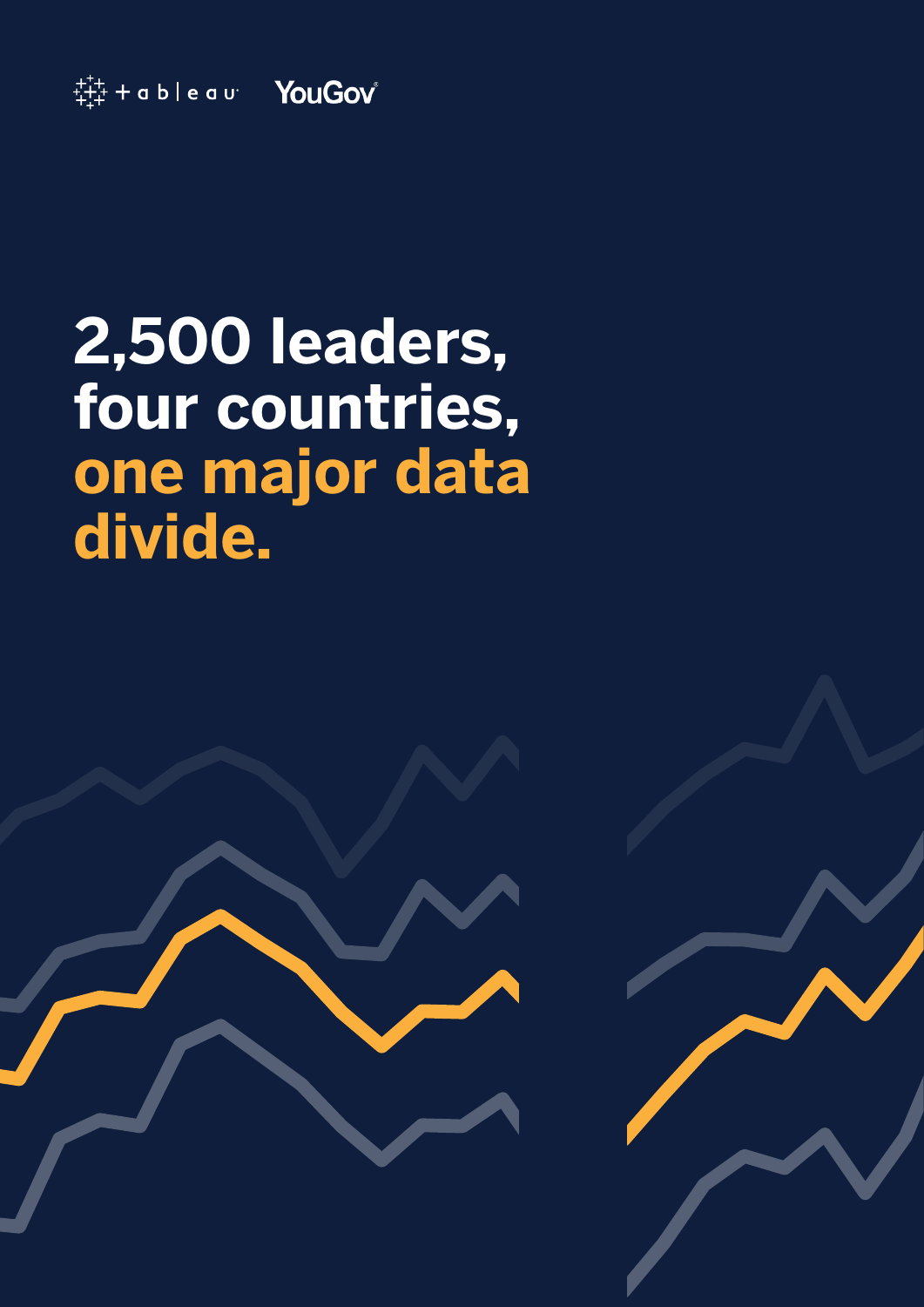

### **Is your company optimistic about its future?**

JY Pook, Senior Vice President of Asia Pacific, Tableau Software

Home to some of the world's largest and fastest-growing economies, the Asia Pacific and Japan (APJ) region saw major uncertainty in 2020. Most countries still face uneven recovery and global uncertainty. This has forced companies to react quicker and prepare for endless eventualities, making agility and resilience more critical than ever.

But building that agility requires effective use of data. During a year of change and challenge, how did companies use their data to keep operations running and customers happy? What have they learned? To find out, Tableau commissioned independent public opinion company YouGov to survey more than 2,500 managers and IT decision-makers in Australia, India, Japan and Singapore.

This research reveals a growing "data divide" – data-driven organisations are more resilient and optimistic about their future than those that aren't data driven. If they aren't working to cross that divide and become more data driven, companies risk ceding important advantages like operational visibility and deeper customer understanding.

Worryingly, nearly a third of respondents say their organisations aren't data driven. And even many data-driven organisations face awareness gaps, with only 3% of all decision-makers saying they see data as more critical now than they did before the pandemic.

Despite each country's unique circumstances, our research with YouGov uncovers important commonalities as businesses strive to better understand and satisfy customers' evolving needs. This report will outline those commonalities and the insights decisionmakers need to confront a pivotal challenge: navigating immediate crises and building resilience to future ones.



**of data-driven leaders are optimistic about their businesses' future health**



**of data-driven businesses consider data a critical advantage during the pandemic**



**of data-driven organisations are eager to continue or increase spending on data skills and training for their employees**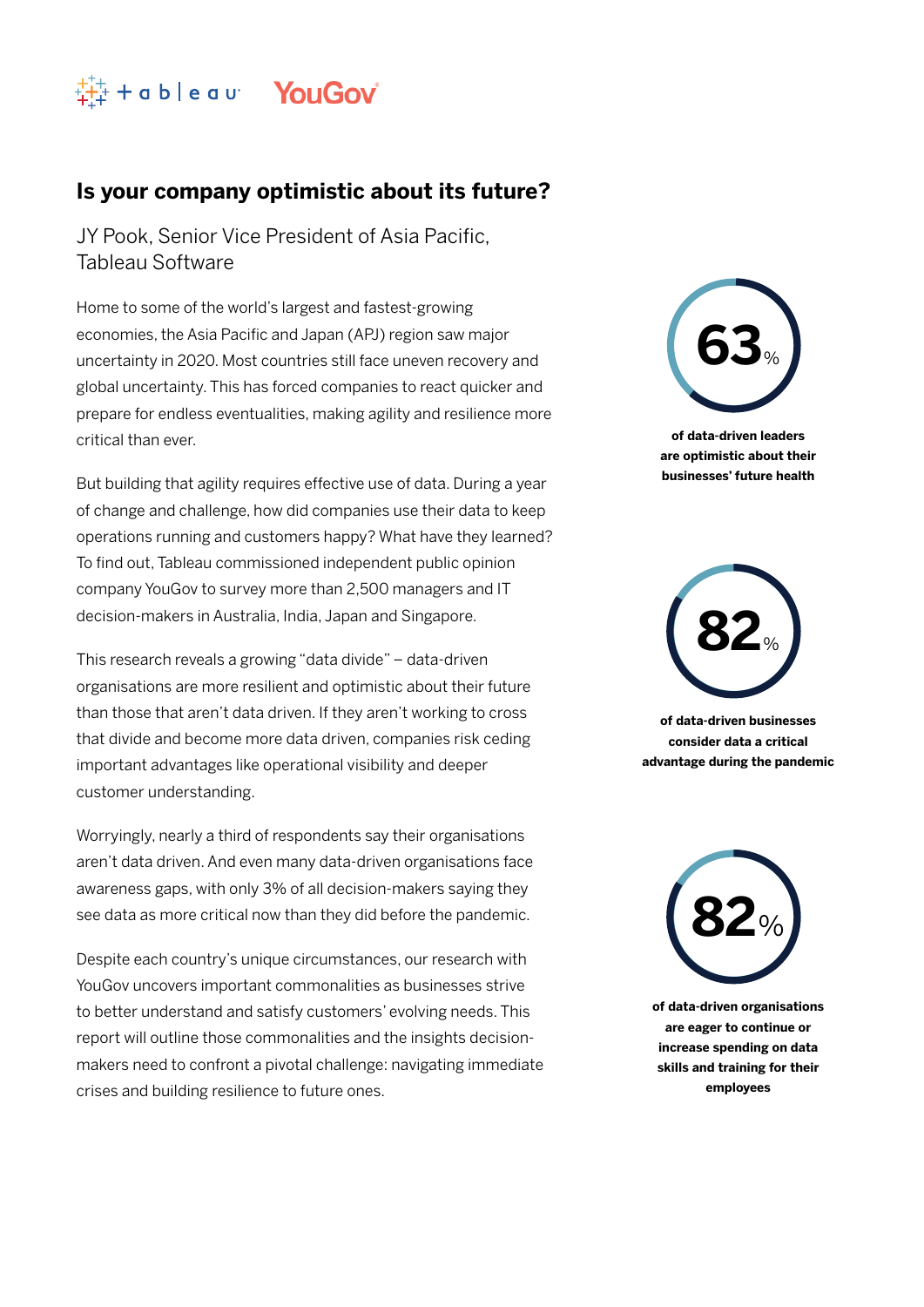### $\ddagger$   $\ddagger$   $\ddagger$  + a b  $\vdash$  e a  $\upsilon$  YouGov

**Resilience during crisis: the benefits of data**

The pandemic created unpredictable, risky conditions across APJ and the world. For many companies, there were no playbooks or precedents on which they could base decisions. Despite impacts differing in each country, the survey responses indicate that being data driven was a common advantage across all countries.

Accurate, easy-to-understand data insights are the fuel that powers everything from better customer experiences to greater supply chain visibility. Organisations that use data effectively tend to have a clearer picture of their operations and how they should adapt them. They can better identify and respond to customer pain points, and they have the insights to make flat budgets go further.

We saw this reflected in the YouGov survey results, where business leaders were asked if they considered their organisations to be "data-driven".\*



\*We defined a "data-driven company" as "a company that values data and ensures employees have access to their data to make data-based business decisions".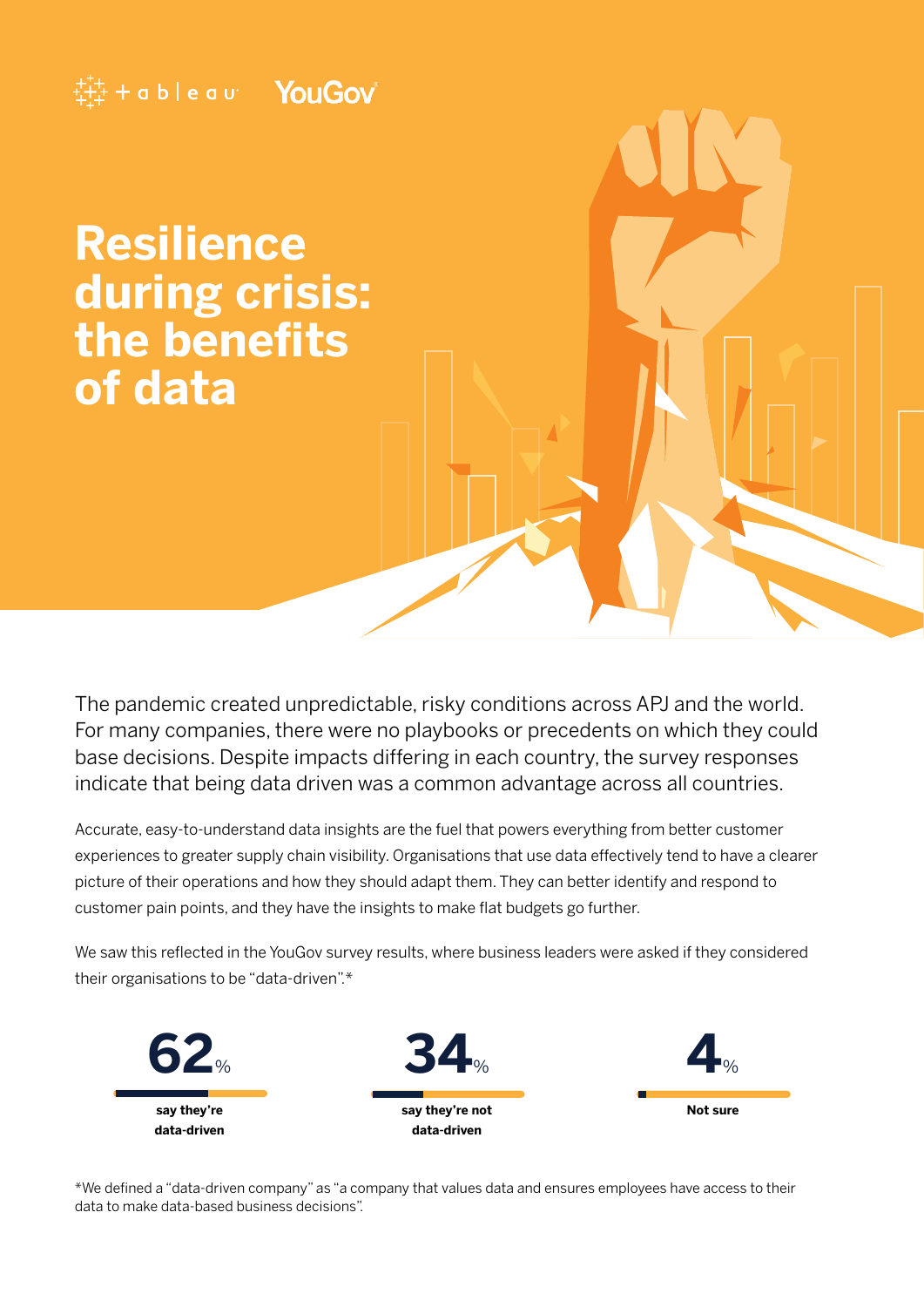

### **Data improves confidence and resilience**

Countries in APJ aren't a monolith – they face unique circumstances, including varied pandemic responses and different rates of economic recovery. But across the region, data-driven organisations report higher levels of confidence and resilience.



### **Data gave organisations crucial advantages during the pandemic**

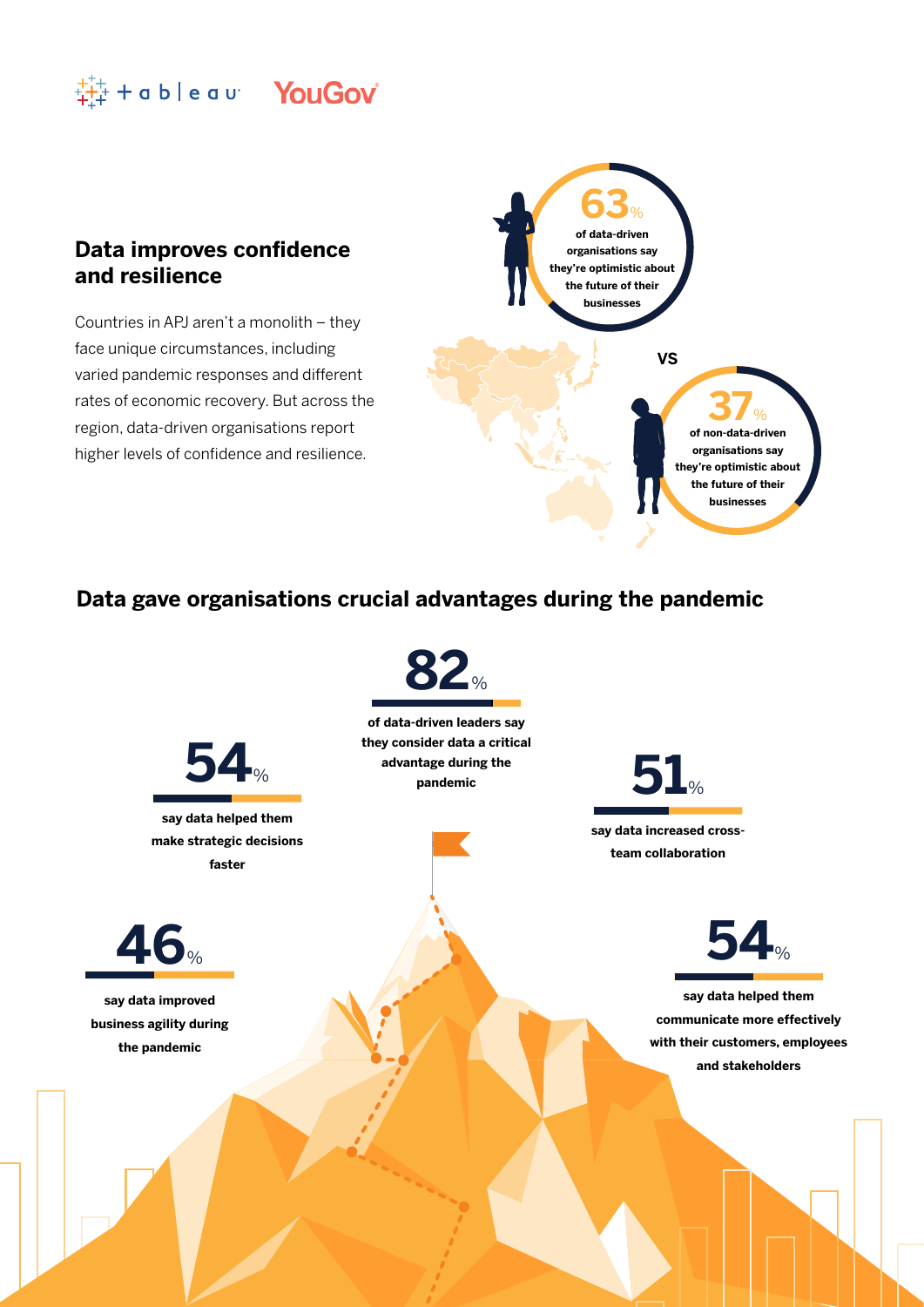### $\ddot{\ddot{\mathbb{H}}}$  + a b | e a u  $\blacksquare$  YouGov

#### **In practice**

As one of Asia's largest health companies, Zuellig Pharma serves facilities like hospitals, clinics and pharmacies. Like most health organisations, the pandemic upended its priorities and scrambled supply chains. While customer service is important to every company, many of Zuellig's customers were on the frontlines of the health crisis and needed reliable services more than ever.

The company had an advantage: earlier investment in data and data literacy. From customer service to warehouse operations, staff are proficient in analytics and don't need to rely on other teams to make data-informed decisions. Embedded data practices and broad data literacy ensured operational visibility, faster responses and better communication with customers. The result was greater certainty for customers, even during an unpredictable health crisis.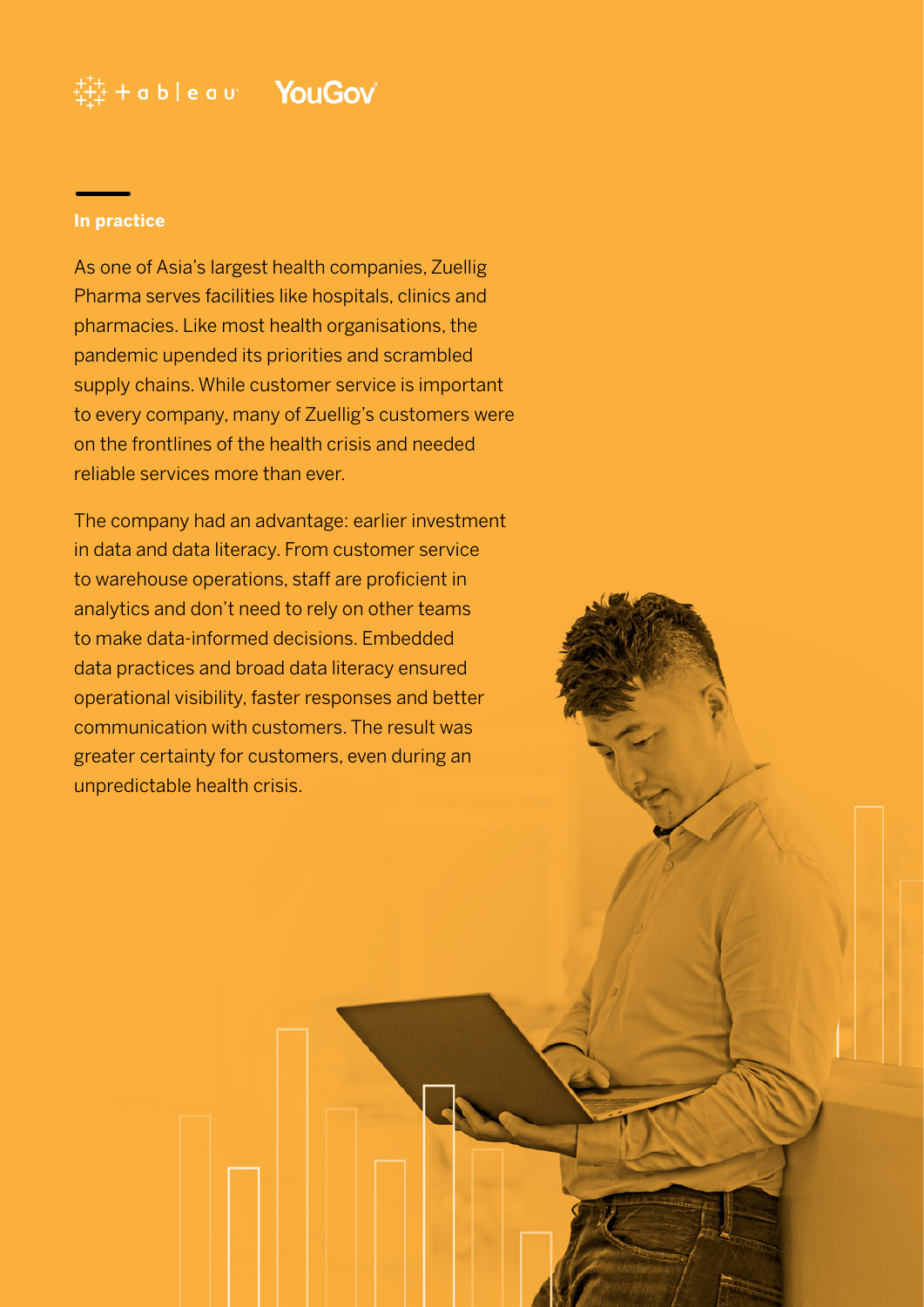

## **Planning for the unpredictable: top business challenges**

Forecasting accurately, mitigating risk and adapting quickly aren't new priorities for businesses, but the pandemic brought them into sharper focus. Across APJ, both data-driven and nondata-driven organisations are looking for greater predictability in an unpredictable world.

Across all countries surveyed, most companies agreed on three major to moderate challenges.



**Future planning and forecasting**



**Predicting risk exposure**



**continuity**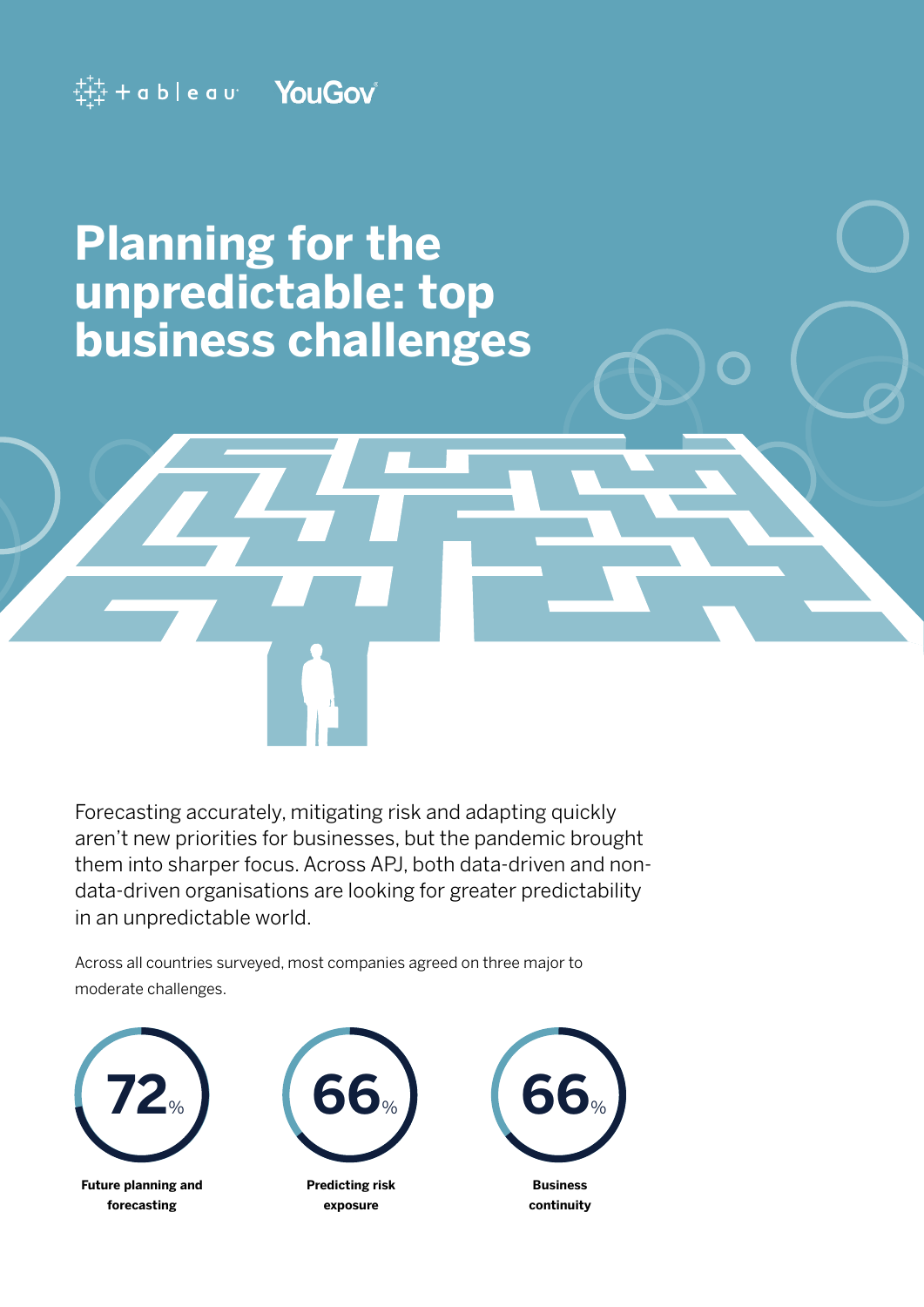### $\ddot{t}^{++}_{+1+}$  + a b | e a v  $\blacksquare$   $\blacksquare$   $\blacksquare$   $\blacksquare$   $\blacksquare$

#### **Insight**

### **Business solutions start with a data culture.**

A data culture is a critical foundation for addressing most of these challenges.

In this type of culture, analytics inform employees' decisions at every level. Digital infrastructure, analytics platforms and governance frameworks empower individuals to make decisions informed by data, confident in its accuracy and security. Organisational structure ensures analytics aren't consigned to select teams, which means important insights aren't caught in bottlenecks – a vital advantage when customers' circumstances are evolving rapidly.

#### **In practice**

Far from an unrealistic ideal, many companies in APJ are already cultivating a data culture. One of them is JLL (formerly Jones Lang LaSalle), a leader in real estate services across the world.

For years, the company has been investing in training and embedding 'data champions' across the business. Its data culture took on new importance when the COVID-19 pandemic forced APJ governments to institute restrictions and circuit breaker measures. JLL combined data across HR and inventory to advise building managers about potential shortages and resource-sharing solutions before restrictions took effect.

[Learn more about how JLL is building a data culture.](https://www.tableau.com/solutions/customer/jll-cultivating-a-data-culture)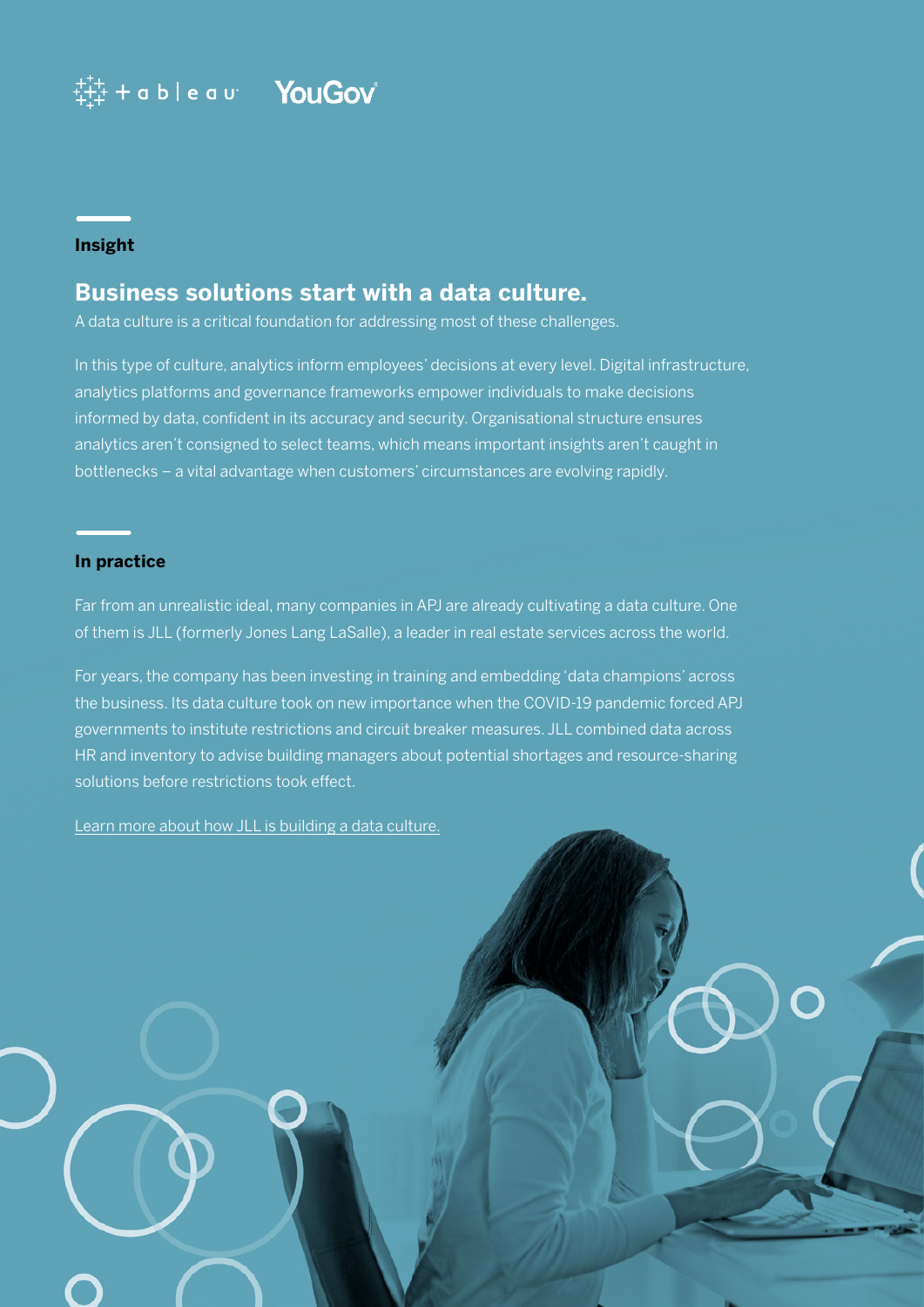

## **Improving decisions, changing minds: APJ's top data challenges**

Data is vital for addressing the biggest business challenges in APJ. However, not just any data will do, and it can't be siloed. Teams need access to easily digestible insights stemming from high-quality, accurate data. They also need the right skills to decipher and apply those insights to their decision making.

Getting all of this right starts with an awareness of why data matters.

### **APJ organisations' biggest barriers to more effective use of data**

| $\boldsymbol{\ell}$ | $\mathbf{O}_{\%}$ |
|---------------------|-------------------|
|                     |                   |

**Data quality and integrity**



**Data transparency**



**Agility when responding to changing demands**



**Lack of data skills and training**



**Effective prioritisation and project delivery**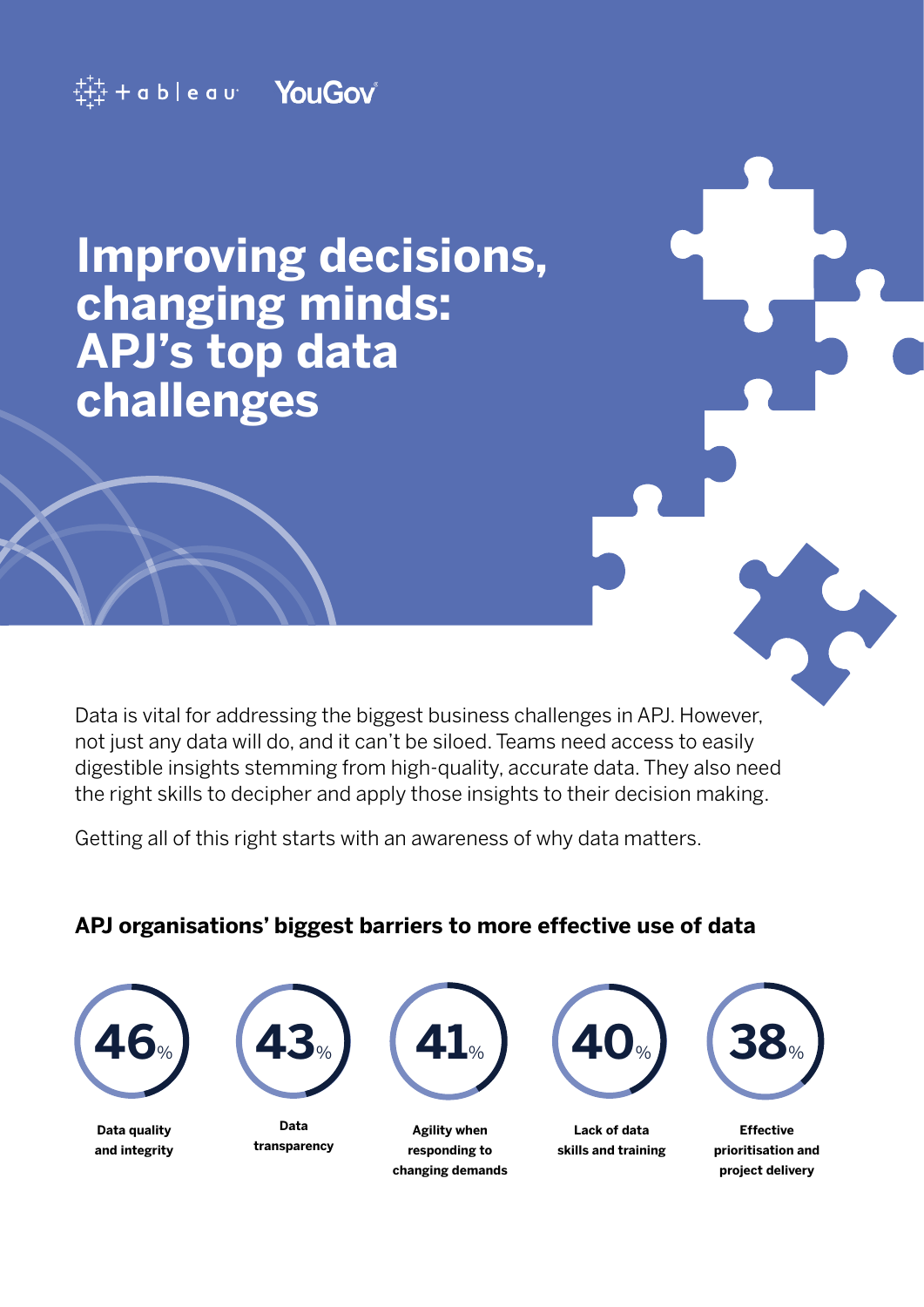

### **Building, applying and investing in data skills**

Strengthening data skills is a priority for most, but the data divide is stark.



Despite leaders saying one of the pandemic's biggest lessons was the need for stronger data skills, overall investment remains low throughout APJ.

#### **Only 31% of APJ companies will invest more in data skills.**

**40%** will maintain investment, **19%** will decrease or not invest.



#### **Overcoming awareness gaps**

Though most data-driven organisations say data helped them address some of the biggest business challenges in APJ, awareness of advantages lags in organisations that say they aren't data driven.

Data-driven organisations aren't immune to awareness gaps, though. Despite advantages and lessons learned during the pandemic, few leaders at these organisations see decisionmaking differently than before.

**39**%

**Less than half of non data-driven organisations in all four countries think being data-driven provides an advantage.**



**Only 3% more business decisionmakers think that the use of data in decision making today is critical as compared to before the pandemic**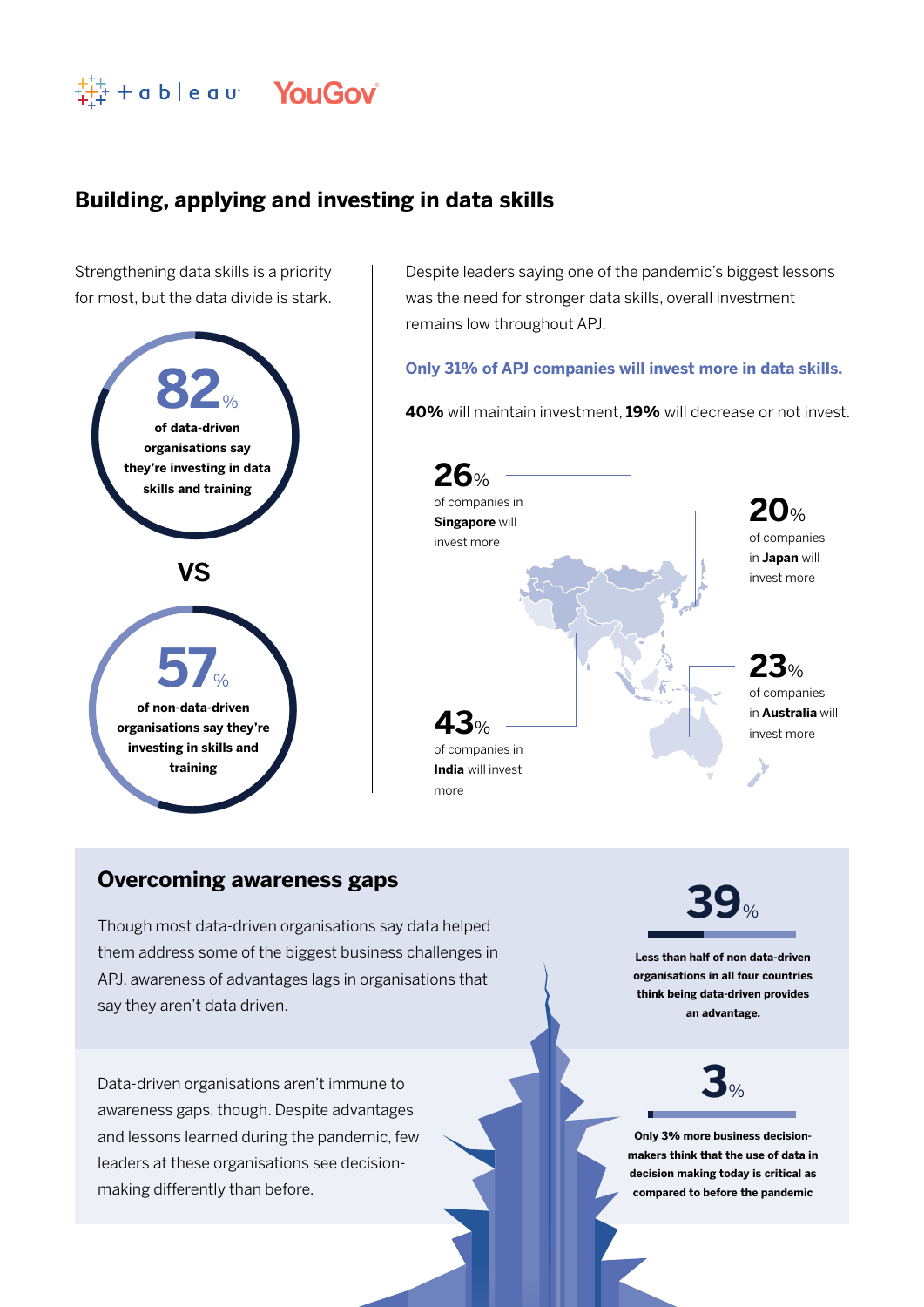### $\ddagger^{++}_{++}$  + a b | e a u  $\blacksquare$  YouGov

#### **Insight**

### **Good data isn't just about technology.**

Awareness gaps often have a direct impact on factors like data transparency and a lack of data skills. Likewise, a lack of training and a lack of usable insights make it more difficult to build awareness.

Building a data culture depends on the right digital investments, training and data frameworks, but also the right behaviour and beliefs. Those include greater trust and a strong commitment from leadership to drive cultural change.

#### **In practice**

 NTT DoCoMo, Japan's leading wireless network operator, delivers a variety of services to millions of customers. To understand all of these customers, the telecommunications giant had been aggregating data for years. But traditional reporting, complicated interfaces and databases with limited access made it harder for all employees to make data-informed decisions.

Knowing that a successful data culture depends on trust, NTT DoCoMo expanded its analytics user base and made interfaces friendlier to all users. There are now 11,000 unique users on the platform each month, all using data to make better decisions. The company also worked with Tableau to establish an "Ambassador Academy," which helps employees make better use of analytics and support others to do the same.

[Learn more about how NTT DoCoMo is building its data culture.](https://www.tableau.com/ja-jp/solutions/customer/NTTDocomo-utilises-data-in-Tableau-proactively-to-better-understand-your-customers)

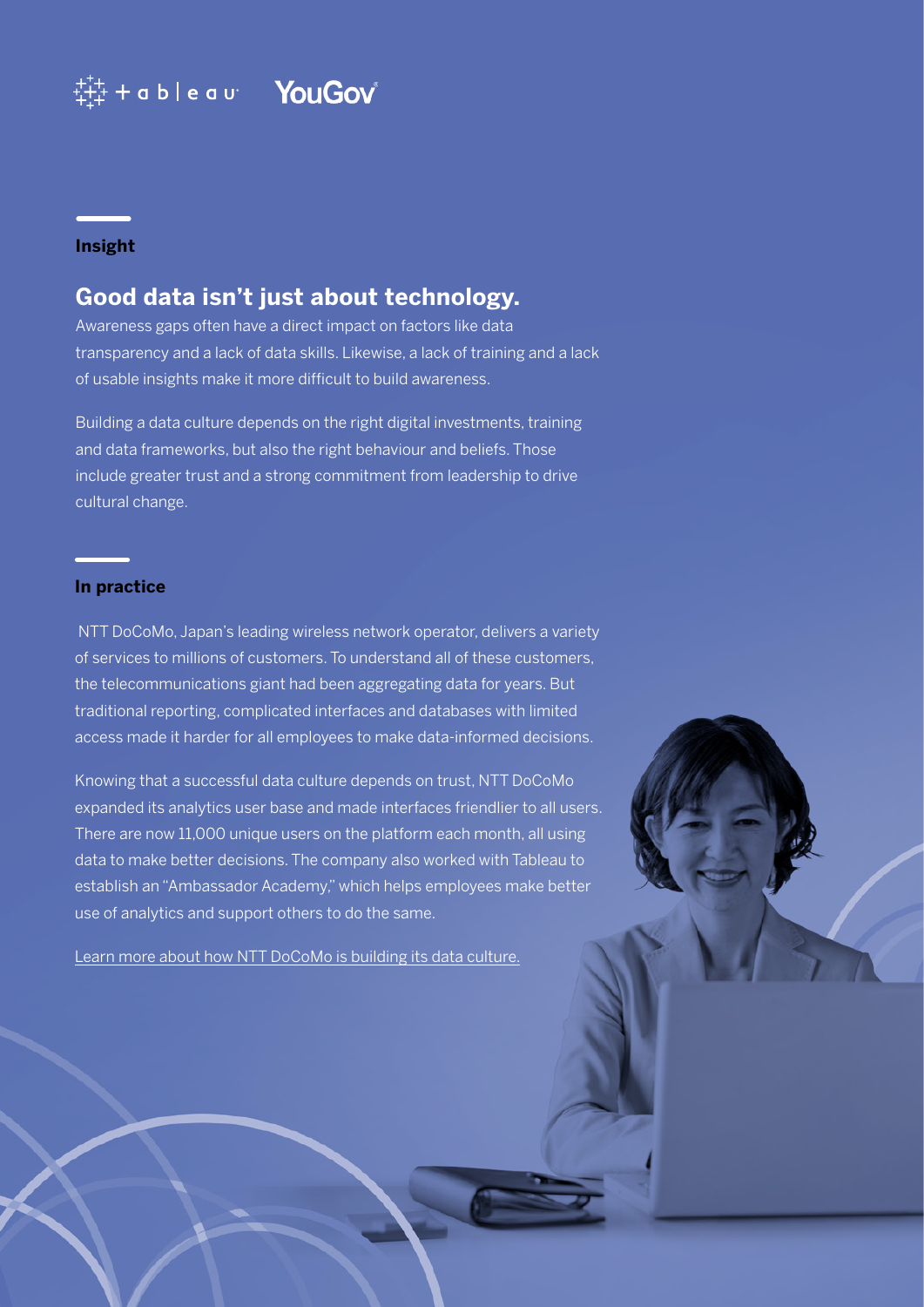### $\ddot{\ddot{}}\ddot{\ddot{}}\dot{\ddot{}}$  + a b | e a u  $\ddot{}$  YouGov

### **How can a data culture help companies bridge the data divide?**

Business challenges and data challenges can't be separated, and they demand holistic approaches. Here's how a data culture can break down barriers to smarter insights, greater agility and better results for customers.

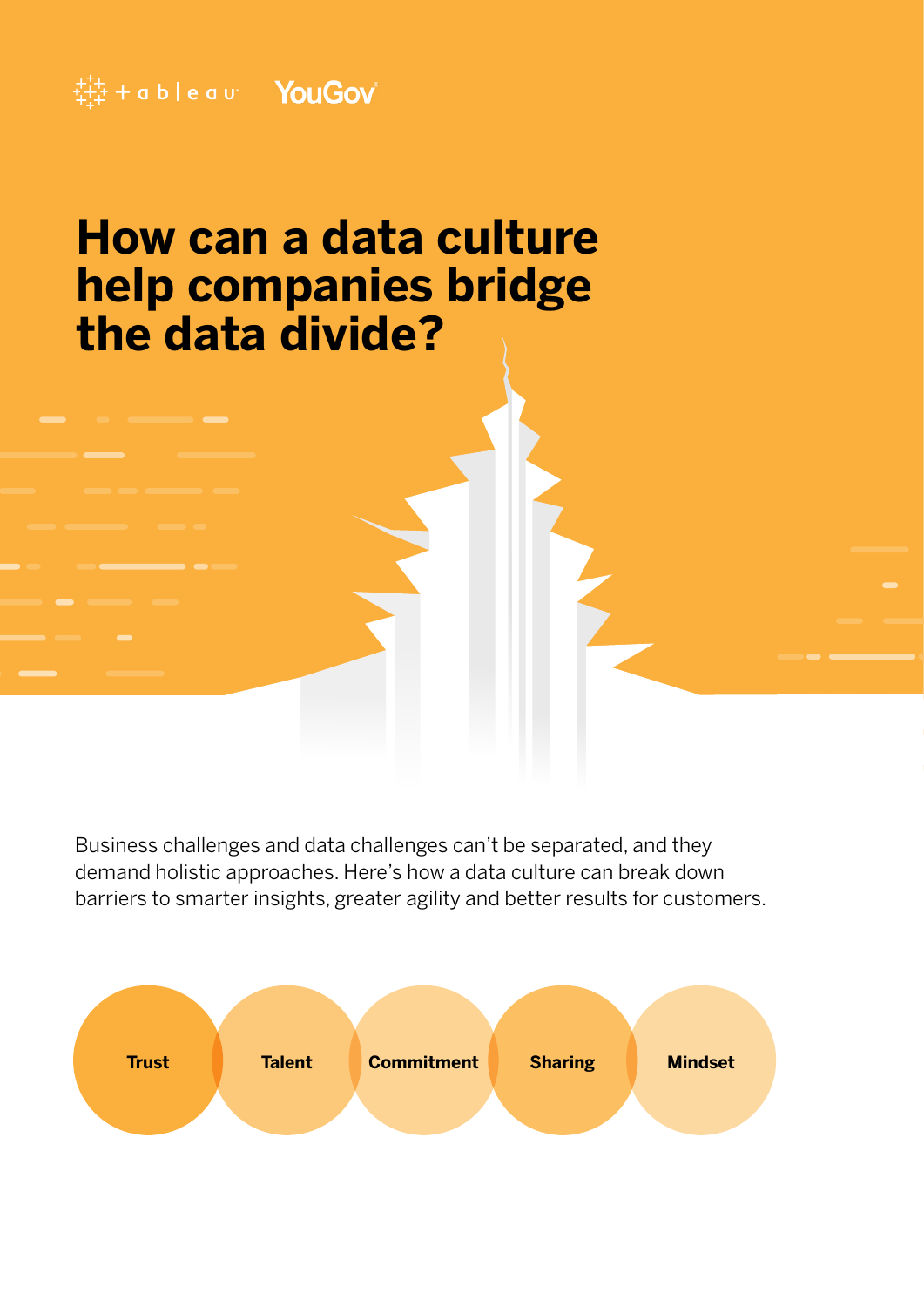### + a b | e a u<sup>2</sup> YouGov



### **Trust**

Trust is the one of the most essential elements of a data culture: employees trust their data, leaders trust employees and teams trust one another. This trust fuels more comprehensive insights into customers and operations, along with better cross-functional solutions in forecasting and business continuity planning.



### **Commitment**

Successful data cultures treat data as a strategic asset at all levels. Executives model datadriven behaviour, driving a top-down commitment to making better decisions through data. This means the commitment is evident in everything from organisational structures to standardised processes.



### **Talent**

Bringing in new data skills is an important step, but organisations can't achieve a true data culture if only some people feel comfortable using analytics and communicating about their findings.

A successful data culture prioritises data literacy in every aspect of talent management: recruitment, development and retention. This focus can create a virtuous cycle – the more people feel comfortable applying and talking about analytical concepts, the more they can help and encourage others to learn.

### **Sharing**

Ensuring business continuity and accurate forecasting are tricky when companies' and customers' circumstances are evolving rapidly. These are complex problems, rarely solved without collaboration. A data culture encourages teams to work together from shared data sources and metrics, uniting teams around business objectives rather than roles or functions.



### **Mindset**

In a successful data culture, data practices and behaviours mould an overall mindset. This mindset regards new evidence as necessary for improvement and personal growth. Being wrong isn't bad if it means changing for good. As countries rebuild and markets adapt, a datadriven appetite for continuous improvement will drive the agility and resilience companies need to emerge from the crisis stronger than before.